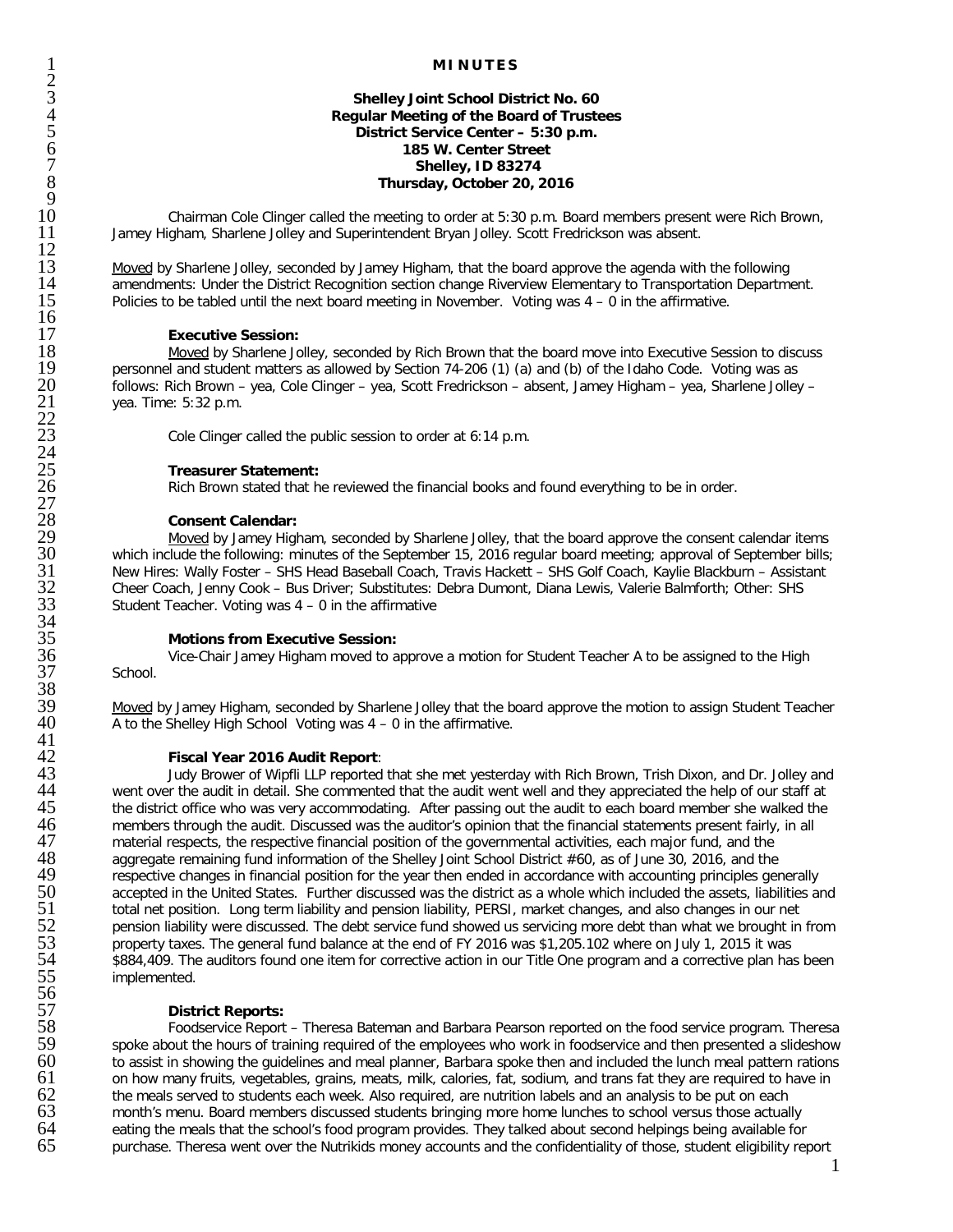for free or reduced meals, the modulars that have been put in place saving time and money such as the my school<br>67 bucks online option for parents to pay for meals, and the online application for parents to apply quicker f  $67$  bucks online option for parents to pay for meals, and the online application for parents to apply quicker for the free<br> $68$  or reduced meals. The board thanked Theresa and Barbara for all that they do and for running or reduced meals. The board thanked Theresa and Barbara for all that they do and for running a great program.

Track/Cross Country Report - Coach, Ryan Campbell shared when he was hired five years ago how close the track/cross country program was to being cut. When hired, he believes there were only 19 kids in the program and it has increased each year since. This year, there are 78 students between the middle school and high school in the program. He said they started to recruit heavily and have gained a lot of support from the community, including financial support from community members and about 18 businesses that have made significant contributions. They just finished districts for this year and both teams again qualified to go to state. He said that the boys this year are 76 very young and they don't have any seniors on the varsity team. The boy's team is still expected to get a trophy for the fourth consecutive year. They have won two state championships which is the first ever for this program. The girl's team is one district championship away for the third consecutive year. He said it has been fun to watch these xids grow and grasp confidence in themselves. Some comments made by Ryan is that there has been a lot of individual success. He thanked the board for the opportunity to speak also allowing him to be a part of this program. He closed, saying the kids have a pretty big impact on him personally, and he enjoys coaching them.

# **District Recognition:**

Transportation Department – Ron Searle and Superintendent Bryan Jolley recognized Monty Fowler and thanked him for his service and all that he does. Ron commented that Monty fixes everything saving the district a lot of money, and always gets the job done.

88 **Academic Achievement Update:**<br>89 Testing Overview – Dr. Jolley started Selate of the started out his report by showing information from the states website and<br>
90 showed optional interim assessment that gives schools have the option of taking a section of the Smarter Balance<br>
91 Assessment C showed optional interim assessment that gives schools have the option of taking a section of the Smarter Balanced Assessment Consortium (SBAC) also called the Idaho Standards Achievement Test (ISAT 2.0) and he thinks some of our schools are going to do that. The test is aligned to Idaho Core Standards, the state's version of the Common Core math and English language arts standards.  $3^{rd} - 8^{th}$  grade students are required to take a standardized test such as SBAC, and high school students must take the exam at least once. The state found out that the kids who have taken at least one of these interim assessments before the spring assessment there is a difference of an average of about 10-11 points in their scores due to the students being familiar with the format of the assessment and those types of things. The Idaho Reading Indicator (IRI) testing has just been finished up and the window will close on the 24<sup>th</sup> of this month and the results will be imported into milepost for the teachers to see. The PSAT just took place yesterday and about 30 students took this. Sophomores can take this to help prepare for and to get the 100 feel of the test for the SAT during their junior year which is a required test. The National Assessment of Educational 101 reprogress (NAEP) Riverview Elementary and the Shelley High School will get to participate in t 101 Progress (NAEP) Riverview Elementary and the Shelley High School will get to participate in this which covers Math,<br>102 Reading, and Writing. This is a national test where schools across the state get selected. In Febr 102 Reading, and Writing. This is a national test where schools across the state get selected. In February, we have the<br>103 End-of-Course Science Assessment, which is part of the Comprehensive Assessment Program and reguir 103 End-of-Course Science Assessment, which is part of the Comprehensive Assessment Program and requires high<br>104 school students (who have taken Biology or Chemistry) to take an End-of-Course Assessment in Biology and/or 104 school students (who have taken Biology or Chemistry) to take an End-of-Course Assessment in Biology and/or<br>105 Chemistry for 10<sup>th</sup>-12<sup>th</sup> graders. WIDA is a new test this year for our English learners. The Idaho Sta Chemistry for  $10^{th}$ - $12^{th}$  graders. WIDA is a new test this year for our English learners. The Idaho State Achievement  $106$  Test (ISAT) will be in March – May. Last, Dr. Jolley shared some information regarding a new 106 Test (ISAT) will be in March –May. Last, Dr. Jolley shared some information regarding a new state requirement for<br>107 graduation will be to take a Civics Test which is a Citizenship test. graduation will be to take a Civics Test which is a Citizenship test.

# **Old Business:**

110 None.

112 **New Business:**<br>113 **New School Bus** New School Bus – Ron Searle proposed to the board regarding the purchase of a rear engine bus this<br>114 coming year. He shared some of the pros and cons of this type of bus. A rear engine (RE) bus is a bus with a s 114 coming year. He shared some of the pros and cons of this type of bus. A rear engine (RE) bus is a bus with a storage<br>115 box. It has been seven years since the purchase of our last RE bus. An RE bus has pass through st 115 box. It has been seven years since the purchase of our last RE bus. An RE bus has pass through storage and would 116 allow for band instruments, skis or other large equipment and seats are a little wider so we be able 116 allow for band instruments, skis or other large equipment and seats are a little wider so we be able to fit kids<br>117 comfortably. Our last RE bus purchased is a 2008 and we also have a 2005 but we have been having issu 117 comfortably. Our last RE bus purchased is a 2008 and we also have a 2005 but we have been having issues with this<br>118 bus. Ron is proposing to piggy back off of the Emmett School District #221 and purchase a 2017 Thoma 118 bus. Ron is proposing to piggy back off of the Emmett School District #221 and purchase a 2017 Thomas Saf-T-Liner 119 HDX, 75 Passenger Rear Engine School Bus. The board members and Trish Dixon, business manager discussed with<br>120 Hon and decided to move forward with Ron's proposal. Ron and decided to move forward with Ron's proposal.

122 Moved by Jamey Higham, seconded by Sharlene Jolley that the board approve the motion to of the purchase of a RE<br>123 bus per Ron Searle's recommendation. Voting was 4 – 0 in the affirmative. bus per Ron Searle's recommendation. Voting was  $4 - 0$  in the affirmative.

125 Overnight Trip Request – Shelley High School's BPA asked the board for approval to take approx. 20-30<br>126 Students to State Leadership Conference for Business Professionals of America to Boise State University in Boise 126 students to State Leadership Conference for Business Professionals of America to Boise State University in Boise, ID<br>127 on March 8-11th, 2017. Students will have to earn a spot at state by competing in Regional events 127 on March 8-11th, 2017. Students will have to earn a spot at state by competing in Regional events held in Idaho Falls in January 2017.

69